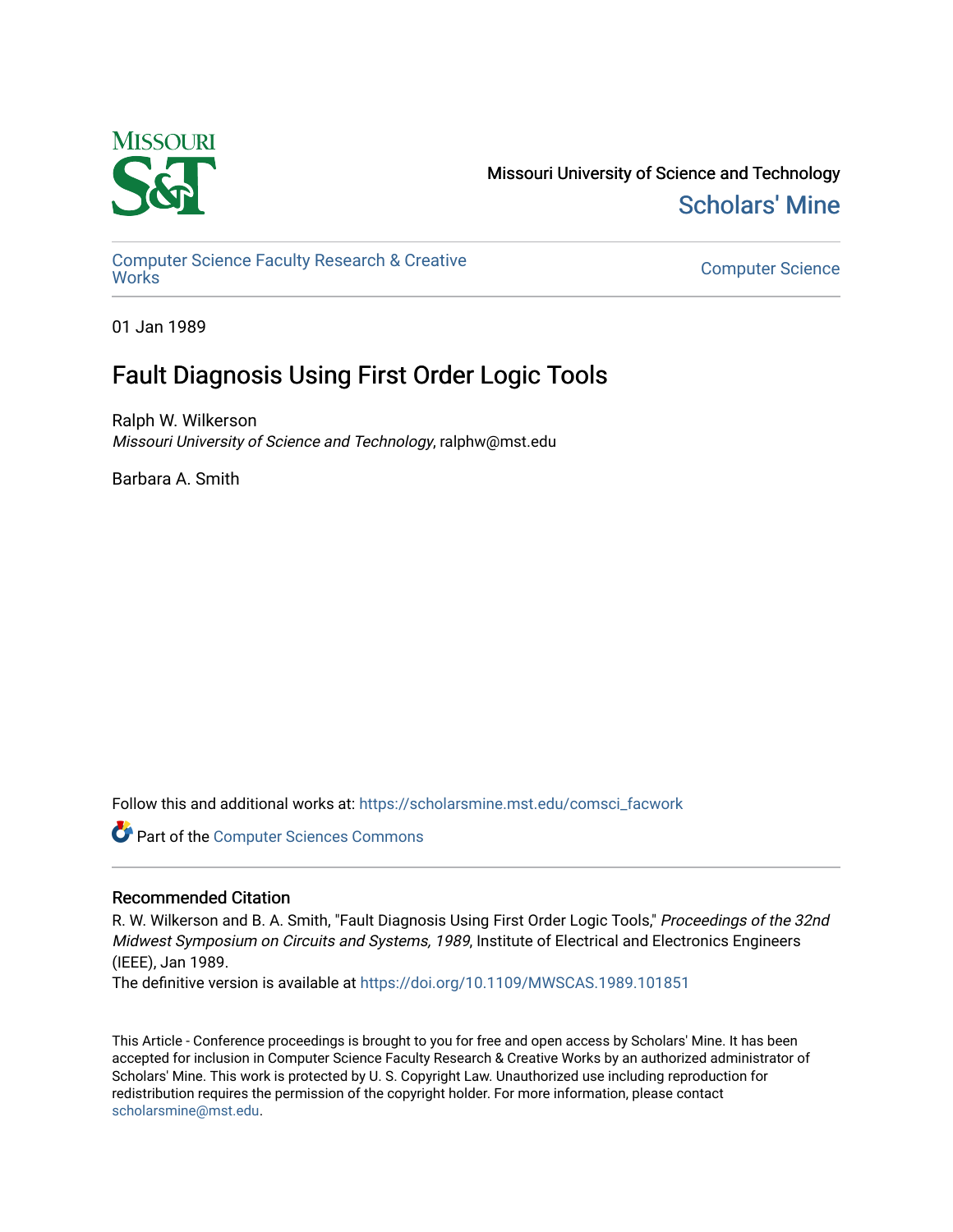Barbara A. Smith Department of Computer Science University of Dayton Dayton, OH 45469

Ralph W. Wilkerson Department of Computer Science University of Missouri-Rol!a Rolla, MO 65401

### Abstract

While numerous diagnostic expert systems have been successfully developed in recent years, they are almost uniformly based on heuristic reasoning techniques (i.e. shallow knowledge) in the form of rules. This paper reports on an automated circuit diagnostic tool implementing Reiter's theory of diagnosis based on deep knowledge (i.e. knowledge based on certain design information) and using first order logic as the representation language. In this approach, the automated diagnostician uses a description of the of the system structure and observations describing its performance to determine if any faults are apparent. If there is evidence that the system is faulty, the diagnostician uses the system description and observations to ascertain which component(s), if faulty, would explain the behavior. In particular, Reiter's method finds all combinations of components which explain this behavior.

The inference mechanism which is incorporated as part of the diagnostic tool is based on bidirectional constraint propagation. When all components are assumed to be functioning correctly, the reasoning can be done in a<br>"forward" fashion with the outputs of the components<br>determined by inputs. This represents simulation of the<br>operation of the device. However, when one or more components is assumed to be functioning abnormally, the reasoning task becomes more complex and simulation is no longer sufficient for discovering contradictions. The output of an abnormally functioning component cannot be predicted from its inputs. However, there may be enough constraints on the operation of the other components in the device that the outputs of the malfunctioning component may be predicted from the behavior and interconnections of the other components. This may require that inferences be made about the value of inputs based on output values of a functioning component. Thus, the reasoning proceeds in both a forward (outputs determined from inputs by simulation) and backward (inputs determined from outputs by inferences) fashion. A prototype version of the diagnostic program which finds all diagnoses has been developed and successfully demonstated on several small but nontrivial combinational and sequential circuits.

### **1 Diagnosis from first principles**

Raymond Reiter [Re87] has developed what he terms a theory of diagnosis. The goal of the theory development is to establish a firm foundation on which to develop automated diagnosticians. His theory is most general and is applicable to many areas of diagnosis. However, the focus of this paper is the diagnosis of circuit faults so examples and extensions to Reiter's work will be in that field. The first point to note about Reiter's work is that it is theoretical in nature. He makes no statements to indicate that an automated diagnostician based on the theory has been built. De Kleer and Williams [OW87] also refer to Reiter's theory as unimplemented. Part of the work of this paper involves an implementation of a diagnostician based on Reiter's theory.

Because of the generality of Reiter's theory, issues which are the central focus of some of the earlier work on

diagnosis from first principles are ignored. One of these issues is that of the representation logic. Since the theory is independent of the representation logic, the underlying theorem prover can be implemented in a manner appropriate for the diagnostic domain. In contrast, the diagnostic systems of Genesereth, Davis, and de Kleer and Williams seem to be dependent on a particular type of inference mechanism. However, Reiter has not demonstrated that the approach of his theory is more general than the approaches of these other researchers. The examples and representation which he uses are the same as those of the other researchers.

In the following section, this terminology is expanded and rephrased within the context of Reiter's general theory. The definitions are taken from [Re87]. We begin with the concept of a system which is to be diagnosed. This concept is central to the first principles approach. A system is a pair (SD, COMPONENTS) where SD is the system description represented as a set of first-order sentences and COMPONENTS is a finite set of constants representing the constituent parts of the system. This approach to diagnosis uses the description of a correctly functioning set of components and does not assume any particular mode of failure. Thus the concept of a malfunctioning component must be very general. The predicate AB(component) is used for this purpose.

The name and type of each component is specified in components and gafe types. The interconnections of the components are given, as are the observed input and output values. This type of constraint might be absent or quite general, depending on the device to be diagnosed. For example, values might be constrained to be integer or positive in some application or without any constraint in The correct behavior of each component as a function of its input(s) is described by the gate descriptions.

The generality of the approach and representation does not preclude the use of domain specific information concerning faults. **It** is not necessary to know the ways in which a component can be faulted. However, Reiter states that if such information is available, it can be included in the system description. The general form **of** such information is:

$$
COMPONENT_TYPE(x) \land AB(x) \Rightarrow \qquad \qquad FAULT_1(x) \lor \dots \lor FAULT_n(x)
$$

Also necessary for diagnosis is one or more sets of observations of the system. An o*bservation* is simply<br>defined to be a finite set of first order sentences. As<br>discussed earlier, the goal of diagnostic work is to<br>determine the component(s) which if ABnormal would explain the observed behavior. Since the system description and observations have an underlying logical representation, the concept of a diagnosis is tied to logical consistency. Formally, Reiter defines a diagnosis for a device with constituent COMPONENTS, and a system description SD under a set of observations OBS to be a minimal set **A** *5* COMPONENTS such that

89CH2785-4/90/0000-0209\$01.00 @ 1990 IEEE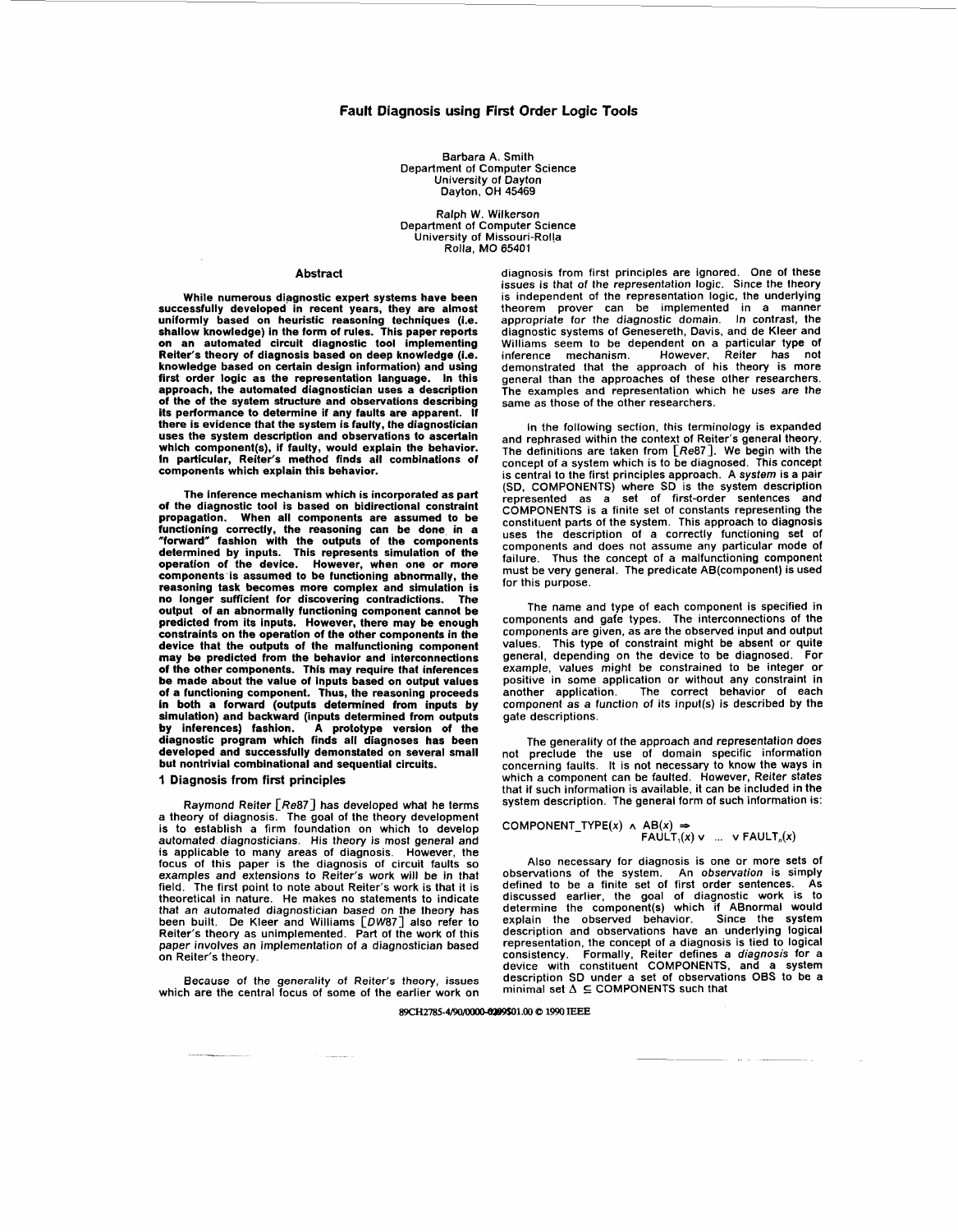$\begin{array}{ll} \textsf{SD} \ \cup \ \textsf{OBS} \ \cup \ \{\neg \textsf{AB}(c) \mid c \in \textsf{COMPONENTS} \ -\Delta \} \ \cup \ \{\textsf{AB}(c) \mid c \in \Delta \} \end{array}$ 

is consistent. A slightly simpler characterization of a<br>diagnosis for (SD, COMPONENTS, OBS) is a minimal set ∆<br>such that SD ∪ OBS ∪ {→AB(c) | *c ∈* COMPONENTS – ∆} is consistent. For a proof of the equivalence of the two definitions see [Re87].

Two major points arise from this definition. First, a diagnosis must be minimal. As will be seen, Reiter has developed an elegant means of identifying the minimal sets of components which form the diagnoses. Secondly, in order to identify a diagnosis, there must be a consistency test for the logic used in the representation. This second point presents a serious problem since, in general, there is no decision procedure for determining the consistency of a<br>first order logic formula. Does Reiter's approach have any<br>merit? The answer is yes. There is no decision procedure<br>for the general question of consistency but for domains the question of consistency is decidable. This is true, for example, in the area of boolean circuits.

There are a number of similarities between the work of Reiter and that of de Kleer and Williams. For example, what Reiter terms a diagnosis, de Kleer and Williams refer to as a minimal candidate. The difference, however, between their work is not just a matter of nomenclature. Reiter's approach appears more general than that of de Kleer and Williams and provides a formal basis for studying diagnosis from first principles. In order to determine the diagnoses, Reiter makes use of the concept of a conflict set which was developed by de Kleer [*dK*76<sub>.</sub>]. A co*nflict set* for (SD,<br>COMPONENTS, OBS) is a set {c,,...,c<sub>x</sub>} such that SD  $\cup$  OBS  $\cup$   $\{\neg \mathsf{AB}(c_{1}), \dots, \neg \mathsf{AB}(c_{k})\}$  is inconsistent. A

conflict set is minimal if and only if no proper subset of it is a conflict set for (SD, COMPONENTS, 06s).

Reiter's procedure for determining diagnoses for (SD, COMPONENTS, OBS) is based on determining what he terms the minimal hitting sets for the collection of conflict sets for (SD, COMPONENTS, OBS). Define a minimal hitting set as follows:

Let *C* be a collection of sets. A *hitting set* for *C* is set<br>H ⊆ U such that *H* ∩ S ≠ { } for each *S* ∈ C. A hitting set<br>for *C* is minimal iff no proper subset of it is a hitting set for C.

The following theorem, which Reiter proves, ties together the concepts of minimal hitting sets, conflict sets and diagnoses.

Theorem: ∆⊆COMPONENTS is a diagnosis for (SD,<br>COMPONENTS, OBS) iff ∆ is a minimal hitting set for<br>the collection of conflict sets for (SD, COMPONENTS,<br>OBS).

Thus the problem of computing diagnoses becomes one of computing the minimal hitting sets for the conflict sets of (SD, COMPONENTS, 06s). Note that the problem is phrased in terms of conflict sets not minimal conflict sets as is the case in the work of de Kleer and Williams. Since the conflict set returned by the reasoning component need not be minimal, the reasoning component may be simpler.

Reiter provides an elegant means of computing hitting sets through the use of a hitting set (HS) tree. Minimal hitting sets are determined by a pruned HS-tree. Reiter defines an HS-tree as follows:

Let F be a collection of sets. An HS-tree for *F* is a smallest edge-labeled and node-labeled tree with the following properties:

(1) The root is labeled by  $\sqrt{ }$  if F is empty. Otherwise the root is labeled by a set of  $F$ .

(2) If n is a node of *T,* define *H(n)* to be the set of edge labels on the path in  $T$  from the root node to  $n$ . If  $\overline{n}$  is labeled by  $\sqrt{n}$  then it has no successor nodes in *T*.<br>If n is labeled by a set  $\Sigma$  of *F* then for each  $\sigma \in \Sigma$ , *n* has a successor node *n<sub>o</sub>* joined to *n* by an edge labeled by  $\sigma$ . The label for *n<sub>o</sub>* is a set *S* ∈ *F* such that  $S \cap H(n_{\sigma}) = \{\}$  if such a set *S* exists. Otherwise,  $\sqrt{}$  is the label for *n*.

Reiter states that  $H(n)$  for a node n labeled by  $\sqrt{ }$  is a hitting set for *F* and each minimal hitting set for *F* is *H(n)* for some node n for which  $\sqrt{}$  is the label. Since only minimal hitting sets are desired, a pruned HS-tree will be constructed in such a way that  $H(n)$  for any node labeled by  $\sqrt{ }$  is a minimal hitting set.

Some concerns arise in applying the concept of an HS-tree to the process of computing diagnoses. First, the collection of sets F is not explicitly known. In the diagnostic<br>process, F is the set of conflict sets for (SD, COMPONENTS,<br>OBS). Secondly, the determination of a set f  $\epsilon$  F is<br>computationally expensive since f is compu reasoning component. Thus it is necessary to use a method which incrementally builds and prunes the HS-tree so that only minimal hitting sets are found and the number of invocations of the reasoning component is kept small. The method as stated by Reiter is:

(1) Generate the pruned HS-tree breadth first, generating nodes at any fixed level in the tree in left-to-right order.

(2) Reusing node labels: If node  $n$  is labeled by a set *S*  $\in$  *F*, and if *n'* is a node such that *H(n')*  $\cap$  *S* = { }, then label  $n'$  by S. Such a node  $n'$  requires no access to F. The label of node n' is underlined to indicate that it is a reused label.

(3) Tree pruning:

(i) If node n is labeled by  $\sqrt$  and node n' is such that  $H(n) \subseteq H(n')$ , then close the node n'. A label is not computed for n' nor are any successor nodes generated. A closed node is denoted by  $\times$ 

(ii) If node  $n$  has been generated and node  $n'$  is such that  $H(n') = H(n)$  then close node n'.

(iii) If nodes *n* and n' have been respectively labeled by sets S and S' of *F*, and if S' is a proper subset of S, then for each  $\alpha \in S - S'$  mark as redundant the edge from node *n* labeled by a. A redundant edge, together with the subtree beneath it, may be removed from the HS-tree with preserving the property that the resulting pruned HS-tree will yield all minimal hitting sets for *F.* A redundant edge in a pruned HS-tree is indicated by cutting it with " $\tilde{C}$ ".

In the context of the diagnostic process, an access to *F*  in the HS-tree algorithm is an invocation of the inference mechanism. When a label for a node  $n$  must be computed (that is, the node cannot be closed or relabeled) then the underlying reasoning component must return one of two values. If there exists a conflict set S such that If there exists a conflict set *S* such that  $H(n)$   $\cap$   $S = \{\}$ , then the reasoning component must return  $S$  otherwise the value  $\sqrt{\ }$  is returned. Thus the reasoning component is passed the set COMPONENTS - *H(n)* as well as the system description and observations. If<br>SD U OBS U {¬AB(c) | c **E** COMPONENTS - *H(n)*} is consistent, then  $\sqrt{ }$  is returned. Otherwise, a conflict set (not necessarily minimal) is returned. It should be noted again that the underlying reasoning component must be a decision procedure for determining consistency. In general, such decision procedures do not exist. However, in some domains, decision procedures do exist.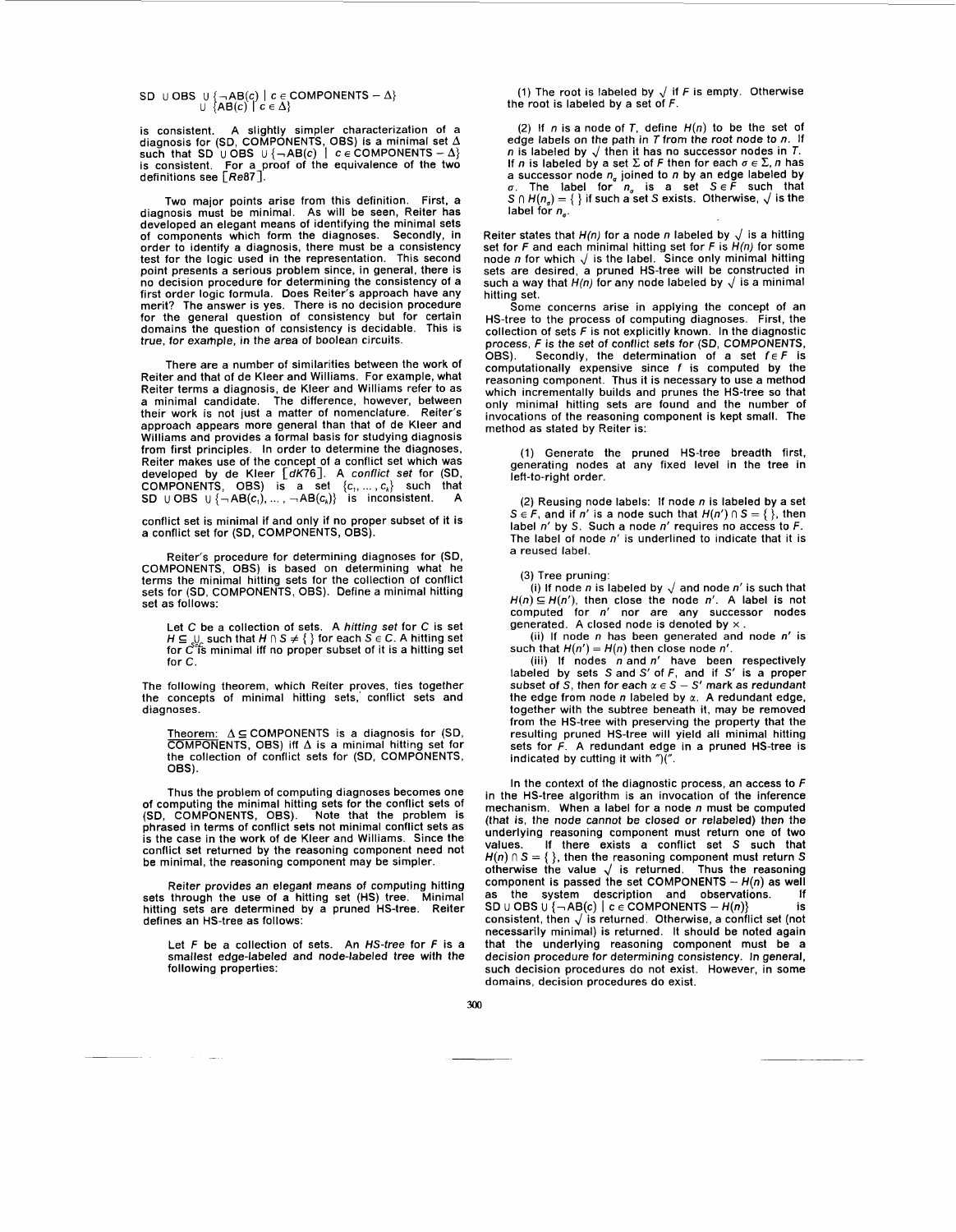Single fault diagnoses are determined by the nodes labeled with at level 1 in the tree. If diagnoses of cardinality *k* or less are desired, then the construction of the HS-tree can be halted as soon as level *k* is complete. Thus, the single fault assumption which is prevalent in diagnostic work fits in well with the HS-tree.

## **2 Inference Based on Constaint Propagation**

Reiter's theory is independent of the implementation of the underlying inference mechanism. The only requirement is that the inference mechanism be a decision procedure for the domain of the diagnostic problem. In general, a the domain of the diagnostic problem. refutational theorem prover is a semi-decision procedure.

The procedure for building the hitting set tree uses all of the pruning techniques suggested by Reiter. These are the reuse of node labels, closing of nodes, and the removal of redundant edges. The last is not necessary if the inference mechanism returns only minimal conflict sets. We have no such guarantee of minimality, however. In addition, we have implemented two heuristics which can further decrease the number of conflict sets which must be computed.

Reusing the label of an existing node in the HS-tree as the label for a new node saves a call to the underlying theorem prover. As the HS-tree grows, there may be several labels which could be reused. The label with the smallest number of elements is chosen. This can be a valuable heuristic since every element of the set labeling a node generates a node at the next level. Further, after a conflict set is returned by the inference mechanism, a check is made to determine whether that conflict set could be used to label an existing node which has not yet been expanded. If the new label would have fewer elements, the node is relabeled.

Our experience has shown that the removal of redundant edges usually does not decrease the number of calls to the theorem prover. Typically, those nodes which are removed by the pruning are closed or can be relabeled and thus do not require that a conflict set be computed. Whether this is an anomaly of the circuit examples we have studied or a feature of the general diagnostic domain is unknown. However, the overhead incurred by the removal of redundant edges is very small compared to the computation cost of even one unnecessary invocation of the theorem prover.

Consequently, our diagnostic program consists of essentially two parts. The first consists of those routines which implement the construction of the pruned HS-tree of Reiter, including the heuristics discussed above. The diagnoses of the given circuit will be read from the pruned HS-tree when it is completely constructed. A diagnosis is the collection of edge labels on the path from the root to a node in the HS-tree which is labeled by *4.* 

An inference mechanism is a procedure which applies inference rules to a collection of assumptions in order to derive additional information. In a diagnostician which is<br>based on Reiter's theory of diagnosis, it is the role of the<br>inference mechanism to determine whether the system<br>description and observations are consistent when a particular set of components is assumed to be functioning in an (unspecified) abnormal manner. If so, the set of components is a diagnosis for the system. Otherwise, the inference mechanism must identify a set of components, known as a conflict set, for which the assumption that the components were functioning correctly resulted in the inconsistency. The conflict set will allow the correct combination of components to be tested so that the set of diagnoses can be determined. Clearly, the inference mechanism plays a central role in diagnosis.

The inference mechanism is a theorem prover, although

the domain of the theorem prover is usually specialized. A theorem prover is sound when the conclusions drawn by it are true when the premises are true. In a theorem proving environment, the goal is to find the proof. If a set of clauses is to be shown to be valid, the clauses are negated and a refutation is sought. If a theorem prover is guaranteed to find a refutation when one exists, the theorem prover is said to be refutationally complete.

The behavior of a theorem prover for first order logic cannot be predicted if a refutation does not exist. The theorem prover may halt. If so, and if the theorem prover is complete, then it can be correctly concluded that the original clauses are satisfiable. However, the theorem prover may never halt. The question of determining the consistency of a set of clauses in first order logic is undecidable; that is, there is not procedure which can in all cases determine whether the clauses are consistent or inconsistent. Since there are, however, procedures which are sound and complete for determining inconsistency in first order logic, the problem is said to be semi-decidable.

When reasoning within a specific domain, it is common to use focusing techniques in conjunction with a general theorem prover. When one knows how the proof is likely to be found or where the proof will not be found, the use of weighting strategies or specific inference rules can be helpful in directing the theorem prover.

The use of constraint propagation as the inference mechanism is appropriate for the diagnostic domain. This can be seen by considering the source of an inconsistency in  $X = SD$  U  $\overline{O}$ BS U  $\{\neg \overline{AB}(c) \mid c \in C \subseteq \text{COMPONENTS}\}.$  If the system description is correct, then X is consistent. An inconsistency in X will occur when a behavior predicted by X differs from the observed behavior. Therefore, the emphasis should be placed on the determination of predicted values. If a weighting function is used, the function should attach more importance to unit equality clauses. These clauses will determine the value of the inputs and outputs of the components.

When techniques such as weighting functions and special inference rules are used in this manner, the goal is to guide the inference mechanism so that in some ways it mimics what a human would do in the given situation. When given a diagram of a circuit or other device and values for inputs and outputs, a person would use the known values to determine the unknown, internal values in the circuit. The new values would be calculated by applying the laws or rules which govern the correct operation of the components. When all components are assumed to be functioning<br>correctly, the reasoning can be done in a "forward" fashion<br>with the outputs of the components determined by inputs.<br>This represents simulation of the operation of the devi

When one or more components is assumed to be functioning abnormally, the reasoning task becomes more complex and simulation is no longer sufficient for discovering contradictions. The output of an abnormally discovering contradictions. The output of an abnormally<br>functioning component cannot be predicted from its inputs. However, there may be enough constraints on the operation of the other components in the device that the outputs of the malfunctioning component may be predicted from the behavior and interconnections of the other components. This may require that inferences be made about the value of inputs based on output values of a functioning component. Thus, the reasoning proceeds in both a forward (outputs determined from inputs by simulation) and backward (inputs determined from outputs by inferences) fashion. Note that the possibility exists that neither forward nor backward reasoning will be able to determine all of the values in the device.

The preceding discussion represents an informal description of constraint propagation The basis of the method lies in the determination of a new value (either an input or output of a component) whenever enough